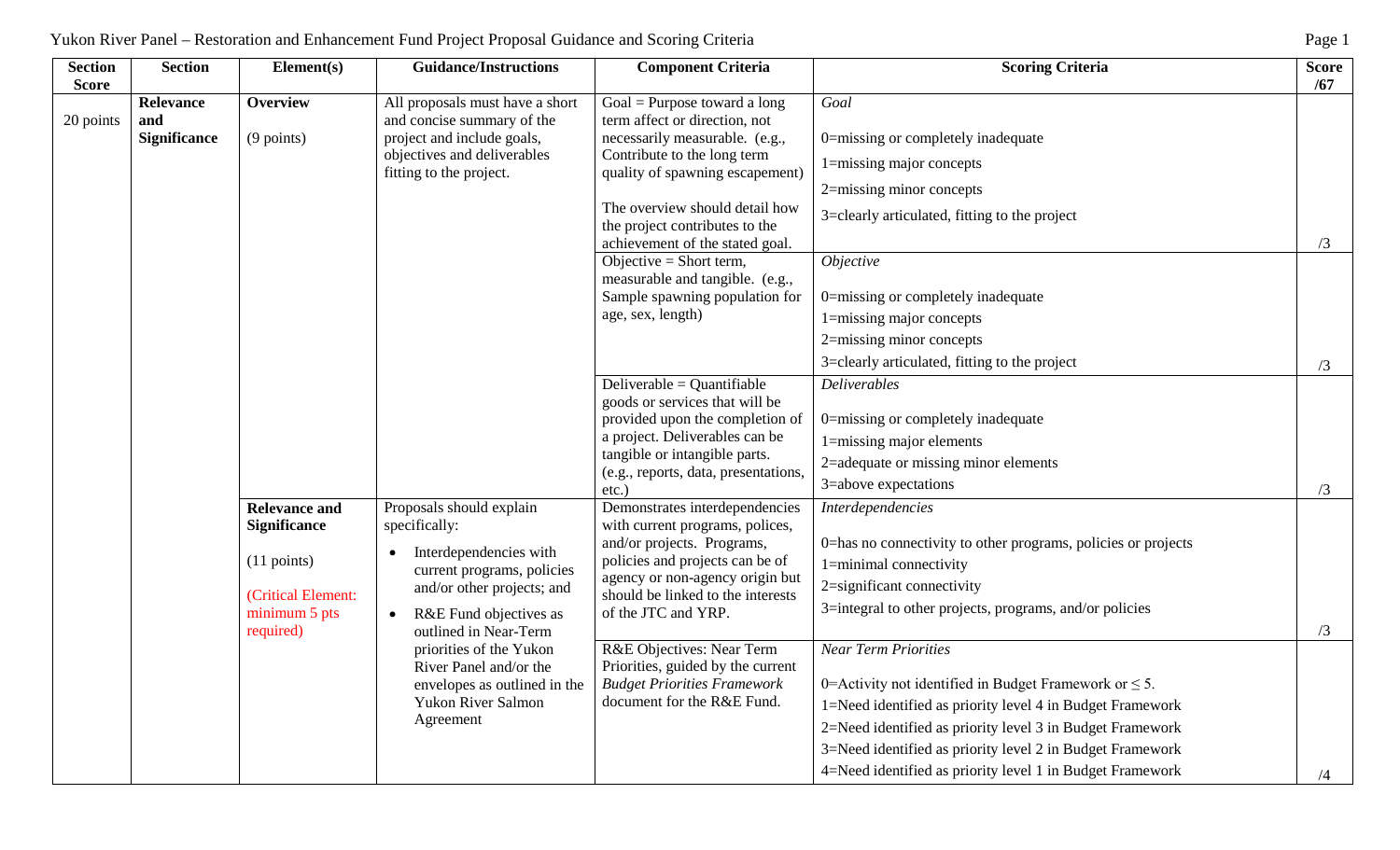| <b>Section</b><br><b>Score</b> | <b>Section</b>                   | Element(s)                                                                            | <b>Guidance/Instructions</b>                                                                                                                                                                                                                             | <b>Component Criteria</b>                                                                                                                                                                                                                                                                                                                                                                                                                                          |                                                                                                                                                                                                                                                                                        | <b>Scoring Criteria</b>                                                                                                                                                                                                                                                                                                                                                                             |                                                                                                                                                                                                                                                                                                                                                                                                                                                                                                                                                               | <b>Score</b><br>/67 |
|--------------------------------|----------------------------------|---------------------------------------------------------------------------------------|----------------------------------------------------------------------------------------------------------------------------------------------------------------------------------------------------------------------------------------------------------|--------------------------------------------------------------------------------------------------------------------------------------------------------------------------------------------------------------------------------------------------------------------------------------------------------------------------------------------------------------------------------------------------------------------------------------------------------------------|----------------------------------------------------------------------------------------------------------------------------------------------------------------------------------------------------------------------------------------------------------------------------------------|-----------------------------------------------------------------------------------------------------------------------------------------------------------------------------------------------------------------------------------------------------------------------------------------------------------------------------------------------------------------------------------------------------|---------------------------------------------------------------------------------------------------------------------------------------------------------------------------------------------------------------------------------------------------------------------------------------------------------------------------------------------------------------------------------------------------------------------------------------------------------------------------------------------------------------------------------------------------------------|---------------------|
|                                |                                  |                                                                                       |                                                                                                                                                                                                                                                          | R&E Objectives: As outlined in<br>the Yukon River Salmon<br>Agreement:<br><b>Research or Management</b><br>activities directed at restoration,<br>conservation, or enhancement;<br><sub>or</sub><br>Stewardship of habitat and<br>resources related to salmon or<br>habitat impacts; or<br>Maintaining viable salmon<br>fisheries<br>NOTE: Can only acquire a<br>score in ONE of the THREE<br>categories (category should<br>relate to the Near-Term<br>Priority). | Research/Mgmt<br>0=Not a research or<br>management<br>activity directed at<br>Restoration,<br>Conservation, or<br>Enhancement.<br>1=Enhancement: Wild<br><b>Stocks</b><br>2=Enhancement:<br>Habitat<br>3=Conservation:<br>Habitat/Wild stocks<br>4=Restoration:<br>Habitat/Wild stocks | Stewardship<br>0=no stewardship<br>benefit<br>1=reaches small group<br>$(<5)$ , minimal<br>impact<br>$2$ =reaches small<br>audience $(<5)$ ,<br>potential for lasting<br>impact<br>3=reaches moderate<br>sized (5-10 people)<br>audience<br>4=reaches a large<br>audience $(>10)$ and<br>has potential legacy                                                                                       | Viable Fisheries in<br>Canada<br>$0=$ no impact on the<br>long term success of<br>the fishery.<br>1=minimal impact (e.g.<br>on an individual<br>basis) on the long<br>term success of the<br>fishery<br>2=moderate impact<br>(e.g. more than an<br>individual) on the<br>long term success of<br>the fishery<br>3=allows the fishery to<br>achieve added value<br>in the harvest<br>contributing to the<br>long term success of<br>the fishery<br>4=allows the fishery, as<br>a whole, to adapt to<br>a significantly<br>changing<br>environment or<br>regime | /4                  |
| 18 points                      | <b>Technical</b><br><b>Merit</b> | Approach<br>$(13 \text{ points})$<br>(Critical Element:<br>minimum 7 pts<br>required) | The answer to this question is a<br>"critical element" in the review<br>process.<br>Content of this section will vary<br>depending on the project<br>envelope. However, for all<br>envelopes and all projects, the<br>technical merit section requires a | Does the proposal include a<br>detailed description of<br>methodology appropriate to<br>address the overall goal or<br>question, and each specific<br>objective, for the proposed<br>project?<br>(3 points)                                                                                                                                                                                                                                                        | overall understanding/concepts.                                                                                                                                                                                                                                                        | 0=Nothing was provided, content was totally off topic or major<br>inconsistencies or flaws in reasoning/approach.<br>1=Section had minimal explanation, minor inconsistencies or lacking<br>2=Section was completed with sound explanations/reasoning.<br>3=Section was beyond expectations for score of 2; methods were not only<br>clear and appropriate but go beyond common/obvious approaches. |                                                                                                                                                                                                                                                                                                                                                                                                                                                                                                                                                               | /3                  |

# Yukon River Panel – Restoration and Enhancement Fund Project Proposal Guidance and Scoring Criteria Page 2 Page 2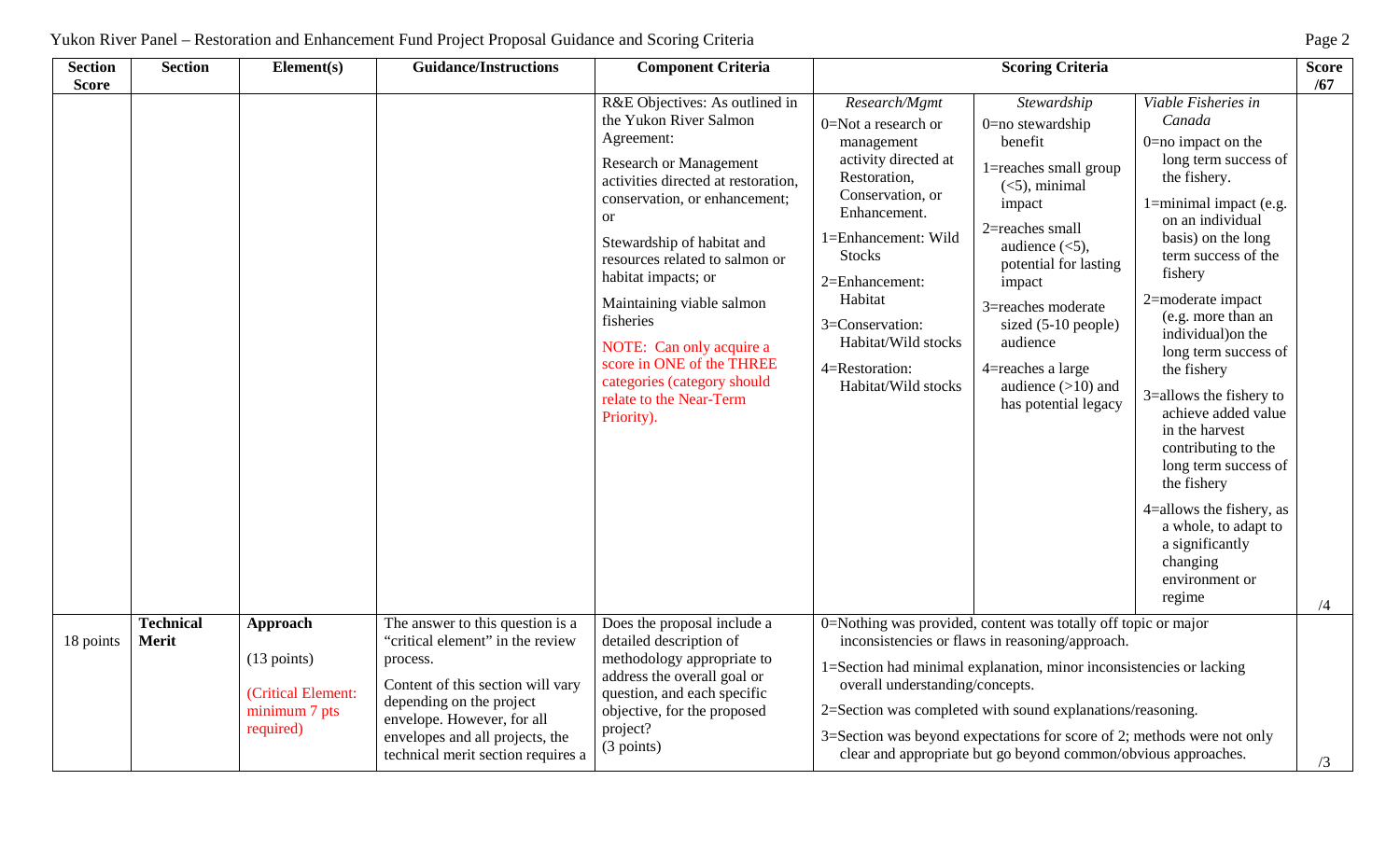| <b>Section</b><br><b>Score</b> | <b>Section</b> | Element(s)                                                                                                                                                                        | <b>Guidance/Instructions</b>                                                                                                                                                                                                                                                                                                                                                                                                                                                                                                                                                                                                                                     | <b>Component Criteria</b>                                                                                                                                                                                                                                                                                                                                                                                                                                                                                                                                                                                                                                                                                                      | <b>Scoring Criteria</b>                                                                                                                                                                                                                                                                                                                                                                                                                                                                                                                                                                                                                                                                                                                                                        | <b>Score</b><br>/67 |
|--------------------------------|----------------|-----------------------------------------------------------------------------------------------------------------------------------------------------------------------------------|------------------------------------------------------------------------------------------------------------------------------------------------------------------------------------------------------------------------------------------------------------------------------------------------------------------------------------------------------------------------------------------------------------------------------------------------------------------------------------------------------------------------------------------------------------------------------------------------------------------------------------------------------------------|--------------------------------------------------------------------------------------------------------------------------------------------------------------------------------------------------------------------------------------------------------------------------------------------------------------------------------------------------------------------------------------------------------------------------------------------------------------------------------------------------------------------------------------------------------------------------------------------------------------------------------------------------------------------------------------------------------------------------------|--------------------------------------------------------------------------------------------------------------------------------------------------------------------------------------------------------------------------------------------------------------------------------------------------------------------------------------------------------------------------------------------------------------------------------------------------------------------------------------------------------------------------------------------------------------------------------------------------------------------------------------------------------------------------------------------------------------------------------------------------------------------------------|---------------------|
|                                |                |                                                                                                                                                                                   | clear description of proposed<br>activities which address<br>specific, measureable project<br>objectives. Be sure to provide a<br>sound rationale that supports<br>each method proposed.<br>Location maps are strongly<br>recommended for all field<br>projects, especially when<br>multiple field locations are<br>discussed in the proposal.<br>Diagrams, technical drawings,<br>photographs, etc., are all<br>acceptable in so far as they<br>support the description of the<br>approach.<br>Proposals involving quantitative<br>or statistical methods should<br>include a brief mathematical<br>presentation of the proposed<br>approach and formulas to be | methodology clearly presented<br>and adequate to understand how<br>each objective will be fulfilled?<br>This should include project<br>locations, dates, tools,<br>equipment, techniques,<br>specialized personnel, target<br>audiences, etc. and how project<br>methods will meet objectives.<br>(e.g., For sampling or<br>quantitative projects, are the<br>potential biases recognised and<br>addressed such as assumptions,<br>sample sizes, sample design,<br>etc.? For other types of projects,<br>are the necessary<br>plans/techniques thoroughly<br>described to meet the objectives<br>such as project scheduling,<br>availability of personnel,<br>$(4$ points)<br>resources etc.)<br>Are details of the assessment | 0=Nothing was provided, content was totally off topic or major<br>inconsistencies or flaws in reasoning/approach.<br>1=Method descriptions were incomplete, inadequate, inconsistent with<br>objectives, or inappropriate for project.2=Method descriptions were<br>included but did not provide adequate detail to understand how approach<br>will work, or were not completely appropriate or consistent with<br>objectives.<br>3=Method descriptions were detailed and complete with sound reasoning<br>and consistent with project objectives.<br>4=Beyond expectations for score of 3; provided detailed, clear, logical, and<br>appropriate description of all proposed activities; used best available<br>techniques/knowledge in the appropriate fields or disciplines | /4                  |
|                                |                |                                                                                                                                                                                   | used. References to published<br>methods are also acceptable.<br>For stewardship and<br>communications projects, this<br>section should address<br>measureable objectives and<br>include details such as the<br>participants or target audience,<br>who will lead, activities planned,<br>who and how many people will<br>be involved, intended outcomes,                                                                                                                                                                                                                                                                                                        | methods to be used clearly<br>described and are they<br>applicable to the project<br>objectives?<br>(3 points)<br>Is the background and source of<br>proposed approach and<br>methodology documented in the                                                                                                                                                                                                                                                                                                                                                                                                                                                                                                                    | 0=Nothing was provided regarding assessment methods or was not<br>applicable to the project objectives.<br>1=Minimal explanation or information provided to understand how<br>assessment would be completed and reported.<br>2=Method descriptions were detailed and complete with sound reasoning<br>and consistent with project objectives.<br>$3 =$ Section meets criterion of a '2' and goes beyond expectations.<br>0=No background or reference sources were provided, or were off-topic or<br>irrelevant to the proposed approach.<br>1=Background and/or reference sources were minimal or inadequate to                                                                                                                                                               | /3                  |
|                                |                | and how outcomes will be<br>assessed.<br><b>Assessment</b> is a key part of a<br>successful project. The details of<br>how an assessment will be<br>conducted and reported should | proposal? If the proposed<br>methodology is novel, is there<br>clear justification/explanation of<br>how this new methodology will<br>work?<br><b>OR</b>                                                                                                                                                                                                                                                                                                                                                                                                                                                                                                         | show how the proposed methodology will work.<br>2=Adequate background and/or reference sources to justify the<br>explanations/reasoning of how the proposed methodology will work.<br>3=Beyond expectations for score of 2; background and reference sources<br>demonstrate careful research and planning or extensive knowledge and<br>experience to apply the proposed methodology.                                                                                                                                                                                                                                                                                                                                          | /3                                                                                                                                                                                                                                                                                                                                                                                                                                                                                                                                                                                                                                                                                                                                                                             |                     |

## Yukon River Panel – Restoration and Enhancement Fund Project Proposal Guidance and Scoring Criteria Page 3 Page 3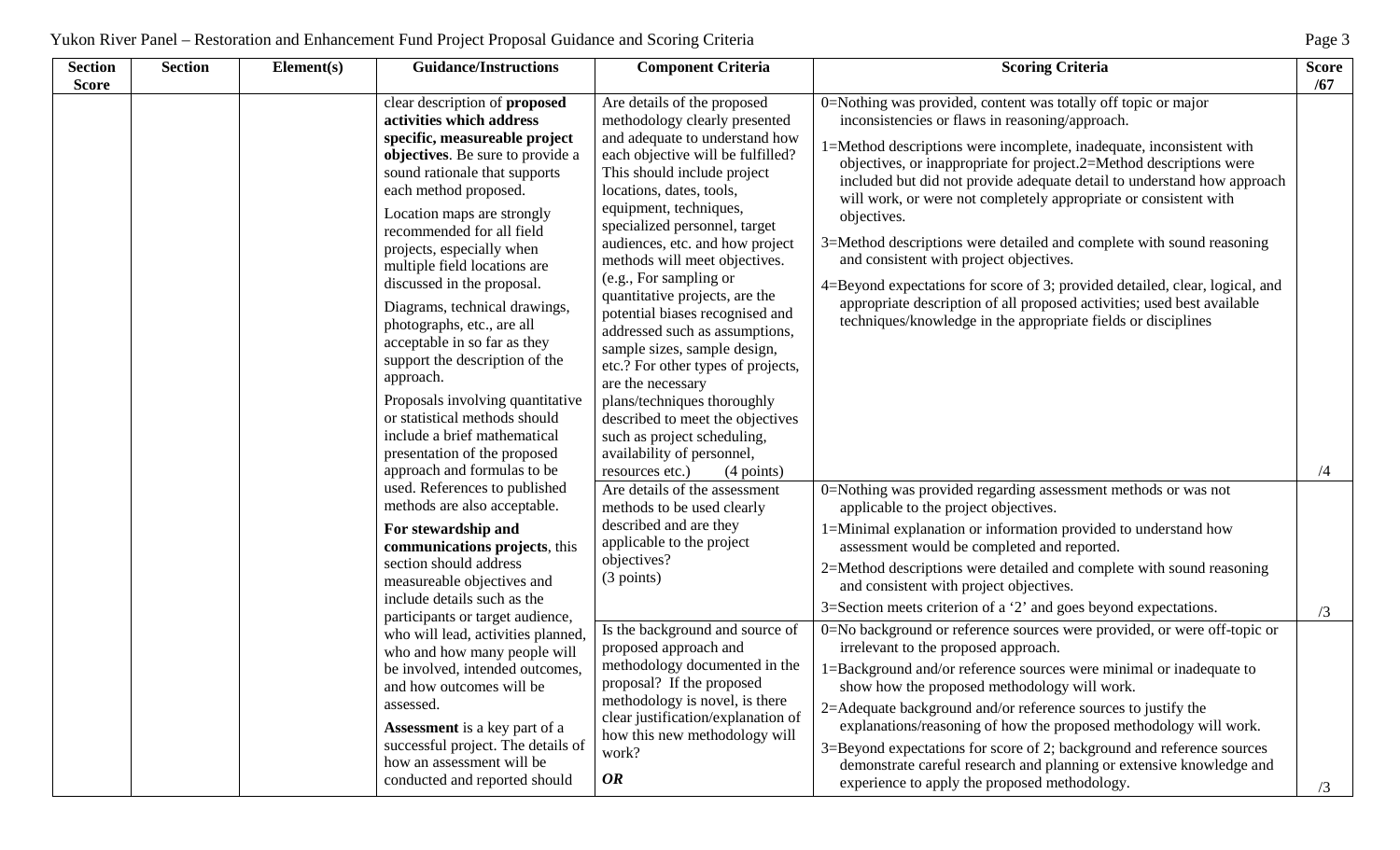| <b>Section</b><br><b>Score</b> | <b>Section</b>                       | Element(s)                                                               | <b>Guidance/Instructions</b>                                                                          | <b>Component Criteria</b>                                                                                                                                                                                                                                                                                                                                                                                                                                                            | <b>Scoring Criteria</b>                                                                                                                                                                                                                                                                                                                                                                                                                                                                                                                                                                                                                                                                                                                                                                                                                                                                                          | <b>Score</b><br>/67 |
|--------------------------------|--------------------------------------|--------------------------------------------------------------------------|-------------------------------------------------------------------------------------------------------|--------------------------------------------------------------------------------------------------------------------------------------------------------------------------------------------------------------------------------------------------------------------------------------------------------------------------------------------------------------------------------------------------------------------------------------------------------------------------------------|------------------------------------------------------------------------------------------------------------------------------------------------------------------------------------------------------------------------------------------------------------------------------------------------------------------------------------------------------------------------------------------------------------------------------------------------------------------------------------------------------------------------------------------------------------------------------------------------------------------------------------------------------------------------------------------------------------------------------------------------------------------------------------------------------------------------------------------------------------------------------------------------------------------|---------------------|
|                                |                                      |                                                                          | be clear and applicable to the<br>project objectives.                                                 | If the proposed methodology is<br>standard or proven, is it<br>referenced with appropriate<br>citations documenting when/how<br>the methodology has been used<br>before?<br>(3 points)                                                                                                                                                                                                                                                                                               |                                                                                                                                                                                                                                                                                                                                                                                                                                                                                                                                                                                                                                                                                                                                                                                                                                                                                                                  |                     |
|                                |                                      | <b>Schedule</b><br>(2 points)                                            | A tabular or Gantt chart format<br>is recommended in answering<br>this question.                      | Provide a reasonable and<br>realistic timetable of logical<br>steps leading to the achievement<br>of the projects objectives and<br>delivery of a final report.                                                                                                                                                                                                                                                                                                                      | 0=Nothing was provided. Major components missing.<br>1=Section had minimal tasks listed, minor inconsistencies or sequencing<br>issues.<br>2=Section was completed and sound, all tasks listed and appropriate.                                                                                                                                                                                                                                                                                                                                                                                                                                                                                                                                                                                                                                                                                                  |                     |
|                                |                                      |                                                                          |                                                                                                       | Show that key activities,<br>milestones and timelines are<br>appropriate and achievable.                                                                                                                                                                                                                                                                                                                                                                                             |                                                                                                                                                                                                                                                                                                                                                                                                                                                                                                                                                                                                                                                                                                                                                                                                                                                                                                                  | /2                  |
|                                |                                      | <b>Assumptions and</b><br><b>Risks</b><br>(3 points)                     | Clearly identify any<br>assumptions or risks and<br>describe the contingency plan.                    | Describe any assumptions or<br>risks which must be taken into<br>account that might affect the<br>timeline, budget, leadership or<br>the ultimate success of your<br>proposal.                                                                                                                                                                                                                                                                                                       | 0=Nothing was provided, content was totally off topic or major<br>inconsistencies or flaws in reasoning/approach.<br>1=Section had minimal explanation, minor inconsistencies or lacking<br>overall understanding/concepts.<br>2=Section was completed with sound explanations/reasoning.                                                                                                                                                                                                                                                                                                                                                                                                                                                                                                                                                                                                                        |                     |
|                                |                                      |                                                                          |                                                                                                       | Describe your contingency plan<br>for potential problems                                                                                                                                                                                                                                                                                                                                                                                                                             | 3=Section meets criterion of a '2' and goes beyond expectations.                                                                                                                                                                                                                                                                                                                                                                                                                                                                                                                                                                                                                                                                                                                                                                                                                                                 | /3                  |
| 8 points                       | <b>Capacity to</b><br><b>Deliver</b> | <b>Key Personnel</b><br>(Critical Element:<br>minimum 2 pts<br>required) | Clearly identify the<br>Project Leader and the roles of<br>ALL the Principal Project<br>Participants. | Brief (half-page maximum)<br>resumes are recommended for<br>all of the project's Principal<br>Participants, describing the<br>credentials of the proposed<br>Project Leader and key staff or<br>consultants.<br>Identify the nature and extent of<br>the role of key project personnel<br>in implementation.<br>If any component of the<br>proposal will be provided by<br>others, identify these persons,<br>the nature of their involvement,<br>and their relevant qualifications. | Viable Fisheries<br>Stewardship<br>Conservation,<br>Restoration or<br>0=Key personnel does<br>0=Key personnel does<br>Enhancement<br>not have educational<br>not have experience/<br>0=Key personnel does<br>knowledge<br>or stewardship<br>not have the<br>experience<br>$1 = Key$ personnel has<br>capacity<br>limited experience/<br>1=Key personnel has<br>limited educational<br>$1 = Key$ personnel has<br>knowledge<br>limited experience<br>or stewardship<br>$(<2$ years)<br>( <i>i.e.</i> , Technician<br>experience ( <i>i.e.</i> ,<br>$2=$ Key personnel has<br>New Steward/<br>who have some<br>some experience/<br>experience)<br>Educator)<br>knowledge<br>2=Key personnel has<br>$2=$ Key personnel has<br>$(2-5 \text{ years})$<br>some experience<br>some educational<br>3=Key personnel has<br>(i.e., Biologist who<br>or stewardship<br>adequate<br>has some experience<br>experience (i.e., | /5                  |

## Yukon River Panel – Restoration and Enhancement Fund Project Proposal Guidance and Scoring Criteria Page 4 Page 4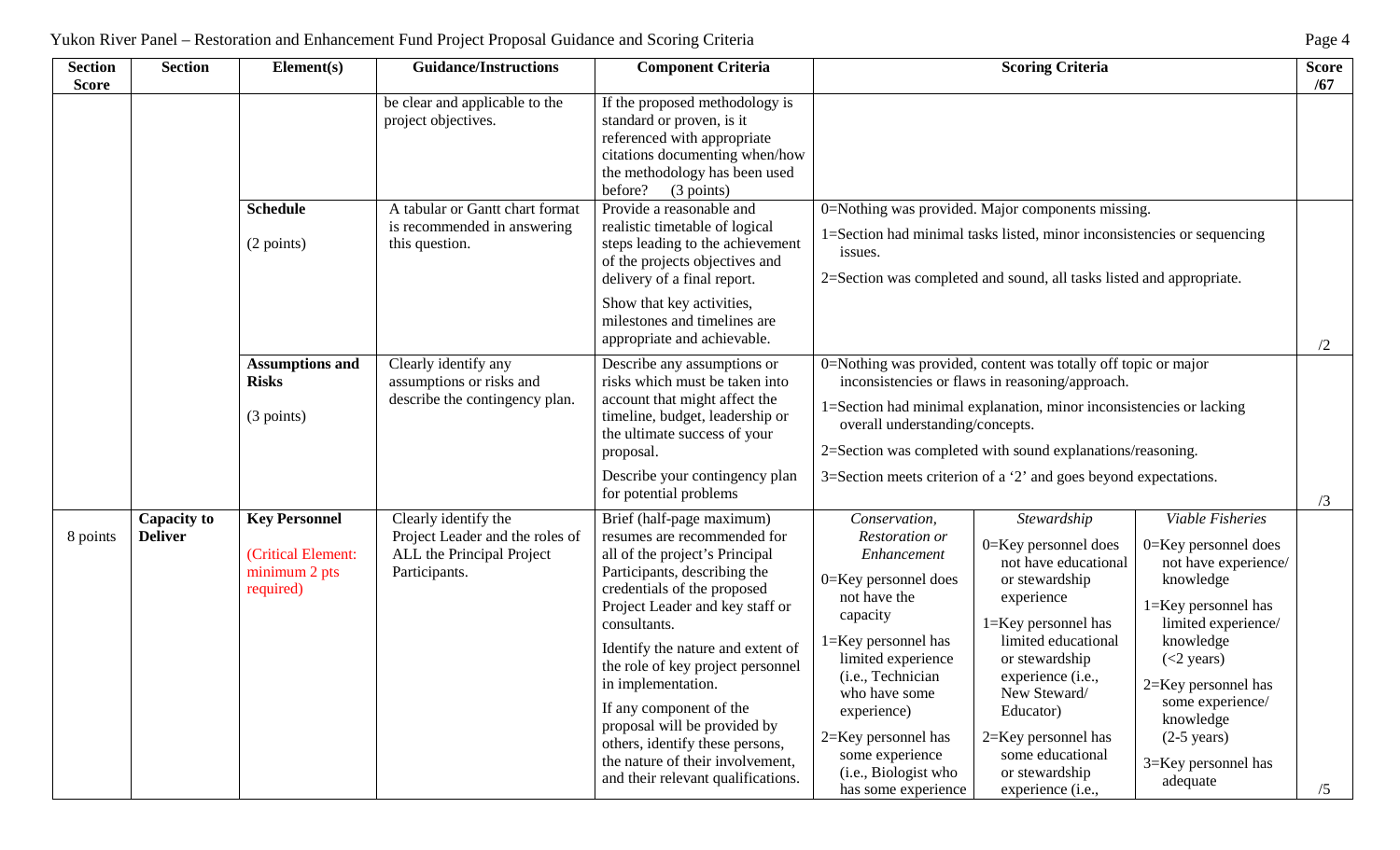| 1110<br>ukon<br>. | $P_{\text{ACl}}$<br>ำท≙l<br>TC | ihancement<br>≅toration an⊾ | ` Propos.<br><b>Projet</b><br>Fund<br>Guidance. | riteria<br>and<br>Scoring |                       | $\mathbf{a}$ |
|-------------------|--------------------------------|-----------------------------|-------------------------------------------------|---------------------------|-----------------------|--------------|
| Seetian           | saetian                        | <b>TIL</b><br>'Iamantí c    | f _midonea/Instructions                         | `ritaria<br>''Amnanant L  | Searing L<br>`ritoric | Soore        |

| <b>Section</b><br><b>Score</b> | <b>Section</b> | Element(s) | <b>Guidance/Instructions</b> | <b>Component Criteria</b> | <b>Scoring Criteria</b>                                                                                                                                                                                                                                                                                                                                                                                                                   |                                                                                                                                                                                                                                                                                                                                                                                                                                                                                                                                                                                                                                                                         |                                                                                                                                                                                      | <b>Score</b><br>/67 |
|--------------------------------|----------------|------------|------------------------------|---------------------------|-------------------------------------------------------------------------------------------------------------------------------------------------------------------------------------------------------------------------------------------------------------------------------------------------------------------------------------------------------------------------------------------------------------------------------------------|-------------------------------------------------------------------------------------------------------------------------------------------------------------------------------------------------------------------------------------------------------------------------------------------------------------------------------------------------------------------------------------------------------------------------------------------------------------------------------------------------------------------------------------------------------------------------------------------------------------------------------------------------------------------------|--------------------------------------------------------------------------------------------------------------------------------------------------------------------------------------|---------------------|
|                                |                |            |                              |                           | or Technician with<br>experience and no<br>Biologist oversight)                                                                                                                                                                                                                                                                                                                                                                           | Steward/Educator<br>with 1-3 years of<br>experience)                                                                                                                                                                                                                                                                                                                                                                                                                                                                                                                                                                                                                    | experience/<br>knowledge<br>$(6-10 \text{ years})$                                                                                                                                   |                     |
|                                |                |            |                              |                           | 3=Key personnel has<br>experience<br>(i.e., Biologist with<br>experience or a<br>Technician with<br>extensive<br>experience and no<br>Biologist oversight)<br>4=Key personnel has<br>plenty of relevant<br>experience<br>(i.e., Biologist with<br>plenty of experience<br>or Technician with<br>experienced<br>Biologist oversight)<br>5=Key personnel has<br>extensive, relevant<br>experience<br>(i.e., Senior<br>Biologist or retiree) | 3=Key personnel has<br>educational or<br>stewardship<br>experience (i.e.,<br>Stewart/Educator<br>has $4 - 10$ years of<br>experience)<br>4=Key personnel has<br>plenty of<br>educational or<br>stewardship<br>experience (i.e.,<br>Steward or Educator<br>with $11+$ years of<br>experience or<br>Technician/<br>Steward/Educator<br>with 4-10 years of<br>experience and<br>participation of an<br>experienced<br>Educator or<br>Biologist)<br>5=Key personnel has<br>extensive<br>educational or<br>stewardship<br>experience (i.e.,<br>Educator with<br>extensive<br>educational<br>experience and with<br>either biologist<br>experience or<br>Biologist oversight) | $4 =$ Key personnel has<br>plenty of<br>experience/<br>knowledge<br>$(11-20 \text{ years})$<br>5=Key personnel has<br>extensive<br>experience/<br>knowledge<br>$(>20 \text{ years})$ |                     |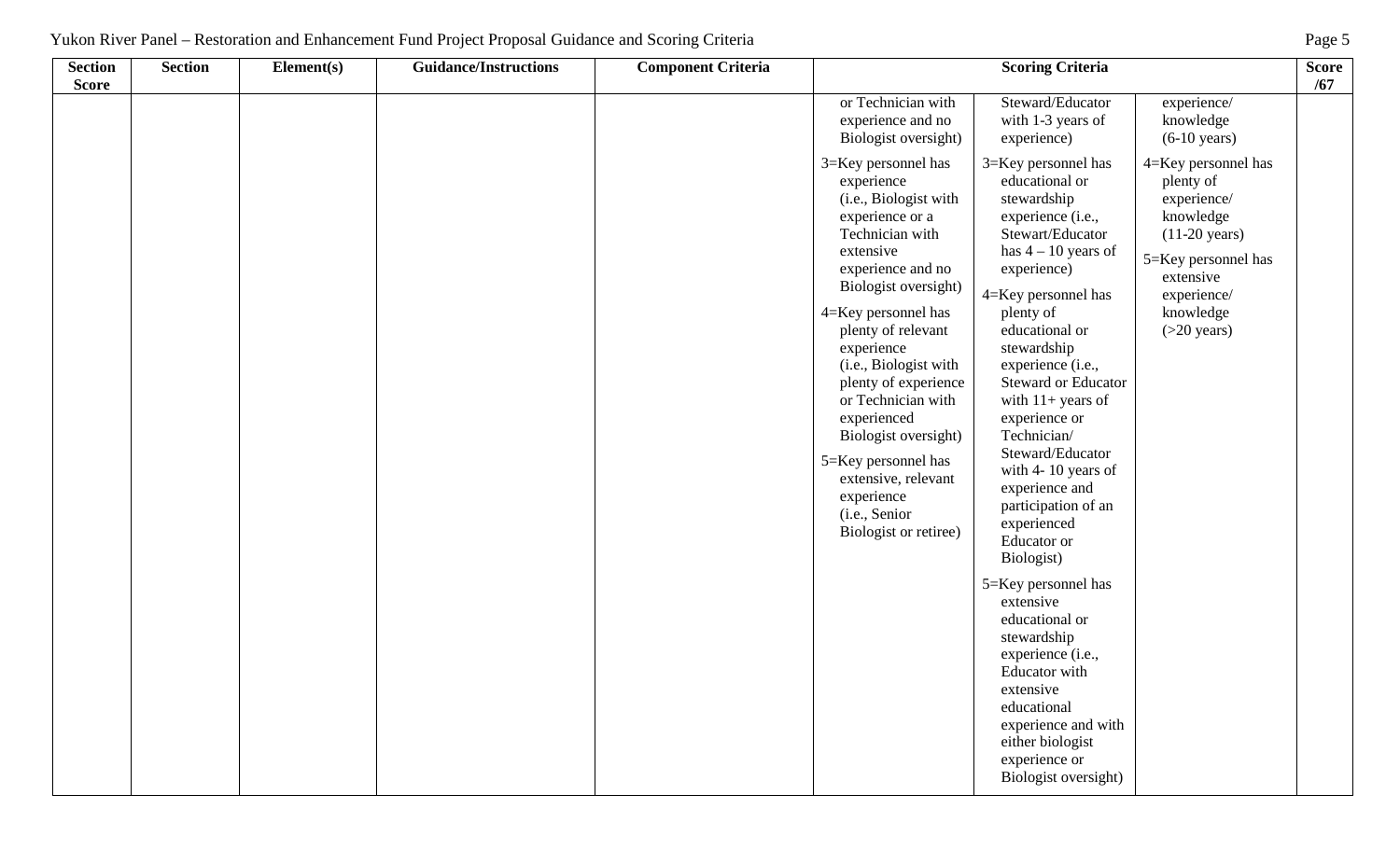| <b>Section</b><br><b>Score</b> | <b>Section</b>  | Element(s)                                                                                                | <b>Guidance/Instructions</b>                                                                                                                                                                                                                                                                                                                                                                                       | <b>Component Criteria</b>                                                                                                                                                                                                                                                                                                                                                                                                                                                                                                                                                                                                                                                                                                         | <b>Scoring Criteria</b>                                                                                                                                                                                                                                                                                                                                                                                                                                                                        | <b>Score</b><br>/67 |
|--------------------------------|-----------------|-----------------------------------------------------------------------------------------------------------|--------------------------------------------------------------------------------------------------------------------------------------------------------------------------------------------------------------------------------------------------------------------------------------------------------------------------------------------------------------------------------------------------------------------|-----------------------------------------------------------------------------------------------------------------------------------------------------------------------------------------------------------------------------------------------------------------------------------------------------------------------------------------------------------------------------------------------------------------------------------------------------------------------------------------------------------------------------------------------------------------------------------------------------------------------------------------------------------------------------------------------------------------------------------|------------------------------------------------------------------------------------------------------------------------------------------------------------------------------------------------------------------------------------------------------------------------------------------------------------------------------------------------------------------------------------------------------------------------------------------------------------------------------------------------|---------------------|
|                                |                 | Coordination,<br>Approvals,<br><b>Consultation &amp;</b><br><b>Partnerships</b>                           | Describe the steps taken during<br>project planning to collaborate<br>and consult with others where<br>appropriate and to gain their<br>support where needed. Describe<br>applicable regulatory<br>requirements and how these will<br>be addressed.<br>Describe the extent to which the<br>project may involve or foster<br>partnerships with other agencies,<br>organizations and/or other<br>interested parties. | Show that you have the<br>appropriate permits and<br>authorizations or describe the<br>degree of certainty that they can<br>be obtained in time to implement<br>the project.<br>Show how the project<br>coordinates with, and has the<br>approval of, appropriate fishery<br>management and research<br>agencies.<br>Describe your efforts to involve<br>appropriate external partners in<br>the project and with whom you<br>will consult in the preparation<br>and delivery of this project.<br>Provide brief supportive letters<br>when they are essential to<br>confirm important claims of<br>cooperation or partnerships.<br>This is critical when claims of<br>cooperation or partnership are<br>with a government agency. | 0=Required permits not listed, no coordination or partnerships where<br>applicable.<br>1=Some required permits not listed, major deficiencies in coordination,<br>partnerships, or consultation. No letters of support.<br>2=Has all required permits listed, minor deficiencies in coordination,<br>partnerships, or consultation. Missing some support letters.<br>3=Has all required permits listed, well coordinated, appropriate<br>consultations and partners. Support letters provided. | /3                  |
| 9 points                       | <b>Benefits</b> | <b>Measures of</b><br><b>Success</b><br>(Note: this section<br>should be included<br>in the Final Report) | Indicate the metrics or key<br>indicators you will use to<br>measure the success of the<br>project and who will evaluate<br>them.                                                                                                                                                                                                                                                                                  | Describe any specific objective<br>standards, quantifiable criteria<br>and quality control measures that<br>will be used to assess the actual<br>performance of this proposal<br>against expectations.                                                                                                                                                                                                                                                                                                                                                                                                                                                                                                                            | 0=Nothing was provided or completely inappropriate measures of success<br>1=Section missing significant measures of success.<br>2=Measures of success mostly provided and effective.<br>3=Measures of success effective, detailed, and provided for all appropriate<br>aspects of project.                                                                                                                                                                                                     | /3                  |
|                                |                 | <b>Monitoring and</b><br><b>Assessment</b>                                                                | Describe the expected duration<br>of the benefits of the project, and<br>how the tangible results of the<br>project will be monitored,<br>maintained and protected over<br>the long-term.                                                                                                                                                                                                                          | Is there a monitoring and<br>maintenance component?<br>Are there likely to be long-term<br>maintenance and service costs?<br>Is there evidence of sufficient<br>commitment to support future<br>project requirements?                                                                                                                                                                                                                                                                                                                                                                                                                                                                                                             | 0=No consideration was given to long term monitoring and maintenance<br>and benefits are minimal or non-existent.<br>1=Minimal consideration was given to long term monitoring and<br>maintenance and benefits are minimal.<br>2=Adequate consideration was given to long term monitoring and<br>maintenance and benefits are moderate.<br>3=There is an extensive monitoring and maintenance plan considerate of<br>costs with sufficient long term support and benefit.                      | /3                  |

## Yukon River Panel – Restoration and Enhancement Fund Project Proposal Guidance and Scoring Criteria Page 6 Page 6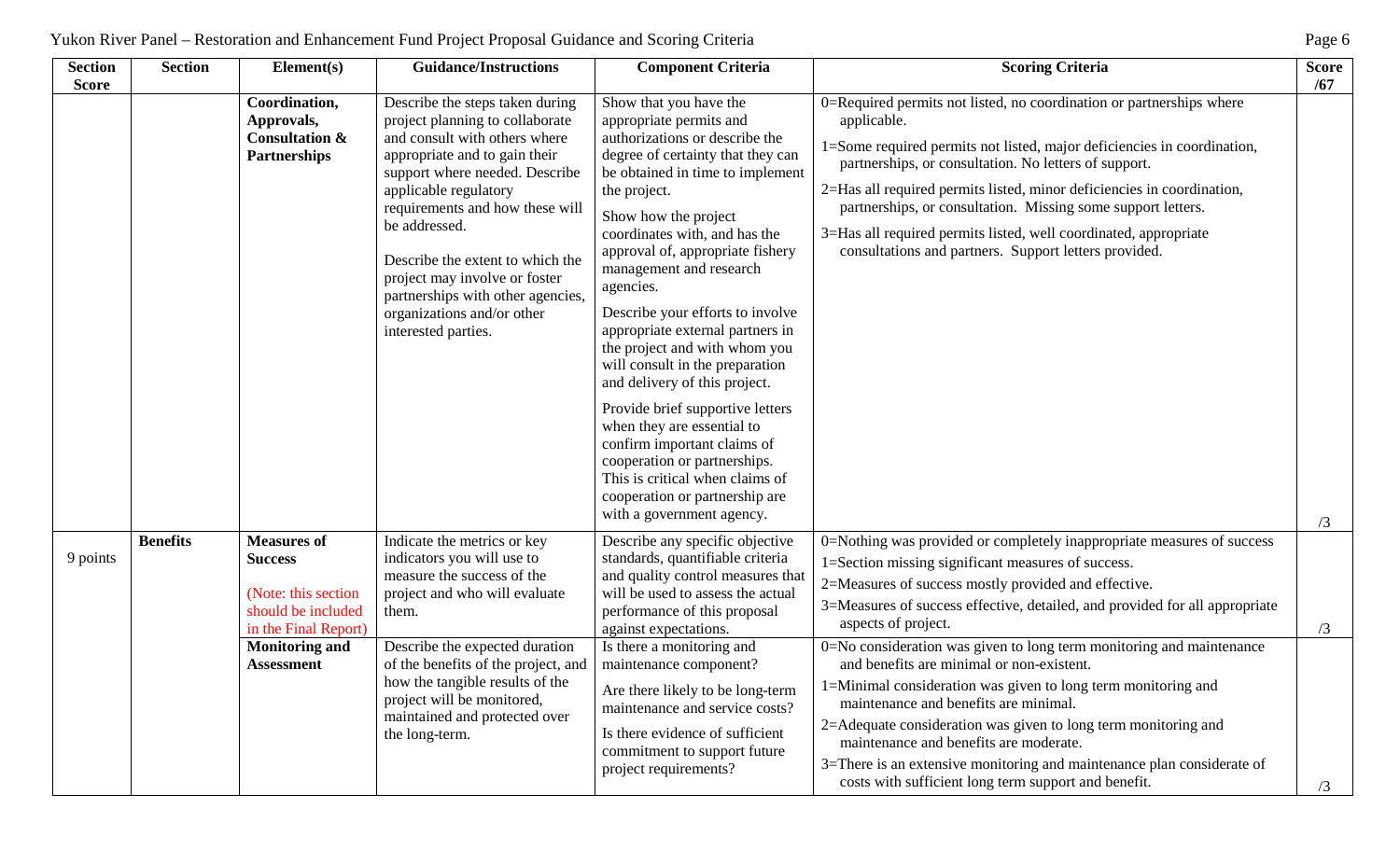| <b>Section</b><br><b>Score</b> | <b>Section</b>       | Element(s)          | <b>Guidance/Instructions</b>                                     | <b>Component Criteria</b>                                                                                                                                                                            | <b>Scoring Criteria</b>                                                                                | <b>Score</b><br>/67 |
|--------------------------------|----------------------|---------------------|------------------------------------------------------------------|------------------------------------------------------------------------------------------------------------------------------------------------------------------------------------------------------|--------------------------------------------------------------------------------------------------------|---------------------|
|                                |                      | <b>Cost/Benefit</b> | Explain how project's benefits<br>compare to the overall cost of | Describe the short and long term<br>values derived from this project.                                                                                                                                | 0=No Values or Costs are detailed or the result of the assessment is an<br>unacceptable cost.          |                     |
|                                |                      |                     | the project.                                                     | Values=direct or indirect<br>benefits both anthropogenic and                                                                                                                                         | 1=Some minor aspects of the assessment are missing and/or results in a<br>balanced cost/benefit.       |                     |
|                                |                      |                     |                                                                  | ecosystem goods and services.<br>(e.g., knowledge gained is                                                                                                                                          | 2=Assessment of Values and Costs is appropriate and results in a minimal<br>to moderate benefit.       |                     |
|                                |                      |                     |                                                                  | passed on and results in<br>conservation awareness,<br>ultimately contributing to long-<br>term protection of the resource)                                                                          | 3=Values and Costs are fully explored and assessed resulting in a<br>significant benefit.              |                     |
|                                |                      |                     |                                                                  | Name and describe the costs<br>associated with this project.                                                                                                                                         |                                                                                                        |                     |
|                                |                      |                     |                                                                  | Cost=direct or indirect costs,<br>both anthropogenic and<br>ecosystem goods and services.<br>(e.g., although minimal, a weir<br>may impact fish habitat,<br>therefore at a cost to the<br>ecosystem) |                                                                                                        |                     |
|                                |                      |                     |                                                                  | Explain how these values out<br>weight the costs associated with<br>this project.                                                                                                                    |                                                                                                        | /3                  |
|                                | Cost                 | Cost                | Provide detailed budget                                          | Full and detailed anticipated                                                                                                                                                                        | 0=No detail is provided                                                                                |                     |
| 13 points                      | <b>Effectiveness</b> |                     | information including a                                          | costs are expected in this                                                                                                                                                                           | 1=Budget was insufficiently detailed to understand costs                                               |                     |
|                                |                      |                     | completed Project Budget Form.                                   | section.                                                                                                                                                                                             | 2=Budget was detailed and sufficient to understand costs                                               | /2                  |
|                                |                      |                     |                                                                  | All listed costs are expected to<br>include a rationale justifying the<br>need for the expenditure.                                                                                                  | Labour Costs<br>0=Wages are excessive, charge out rate excessive related to level of work<br>performed |                     |
|                                |                      |                     |                                                                  | (Critical Element: minimum 4                                                                                                                                                                         | 1= Wages are more expensive than the rate expected for the level of work<br>being conducted            |                     |
|                                |                      |                     |                                                                  | pts required)                                                                                                                                                                                        | $2 =$ Wages are consistent with the level of work being conducted                                      | /2                  |
|                                |                      |                     |                                                                  | Capital costs will be highly                                                                                                                                                                         | Admin/Overhead Costs                                                                                   |                     |
|                                |                      |                     |                                                                  | scrutinized and should include                                                                                                                                                                       | 0=Overhead costs $>30\%$ of the total project costs                                                    |                     |
|                                |                      |                     |                                                                  | the expected life cycle of the<br>item.                                                                                                                                                              | 1=Overhead costs are 15-30% of the total project costs                                                 |                     |
|                                |                      |                     |                                                                  |                                                                                                                                                                                                      | 2=Overhead costs are $0<15%$ of the total project costs                                                | /2                  |

| Yukon River Panel – Restoration and Enhancement Fund Project Proposal Guidance and Scoring Criteria | Page |
|-----------------------------------------------------------------------------------------------------|------|
|-----------------------------------------------------------------------------------------------------|------|